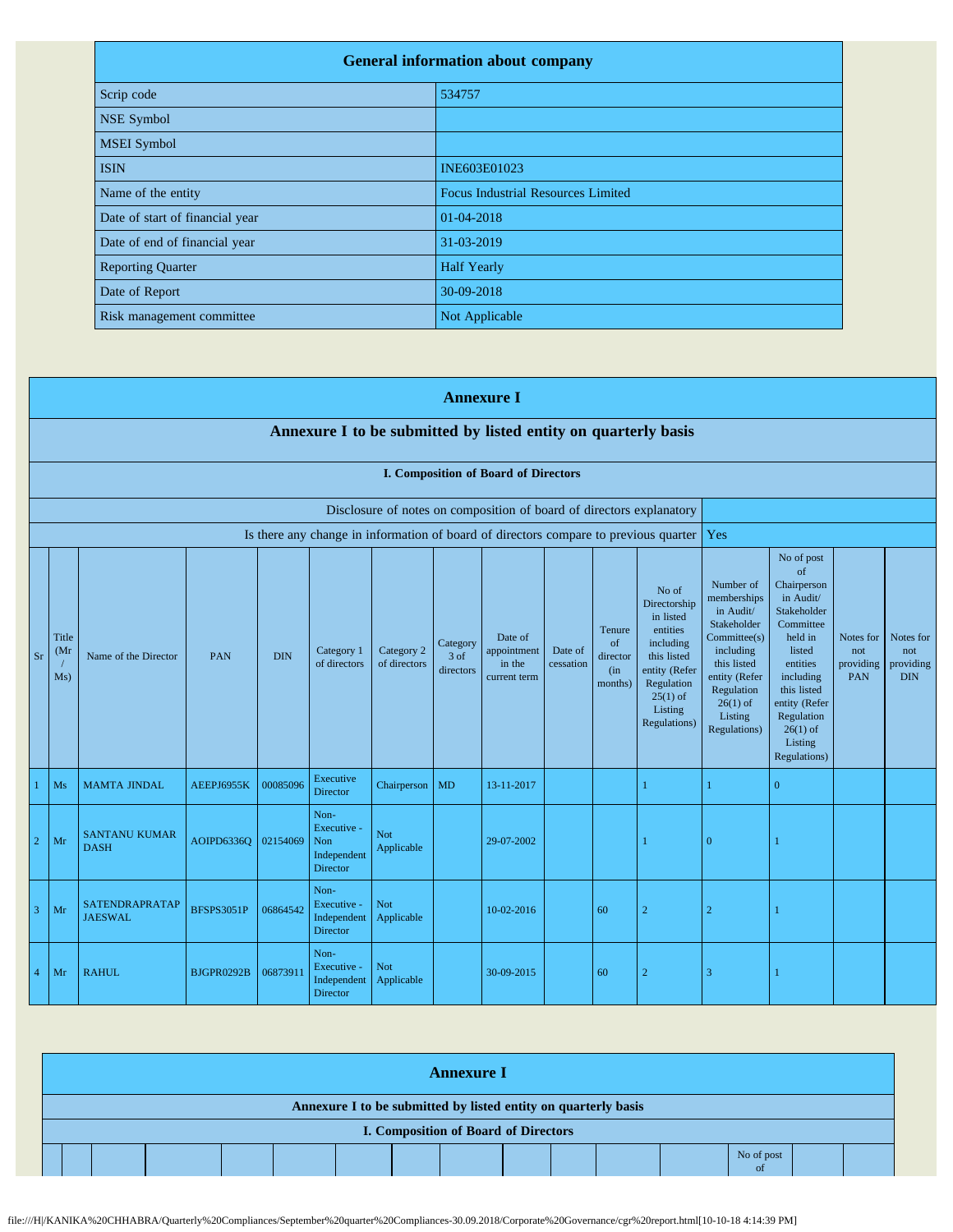| Sr | <b>Title</b><br>(Mr)<br>Ms) | Name of<br>the<br>Director                    | PAN               | DIN      | Category 1<br>of directors                            | Category 2 Category<br><sub>of</sub><br>directors | 3 of<br>directors | Date of<br>appointment<br>in the<br>current term | Date of<br>cessation | Tenure<br>of<br>director<br>(in<br>months) | No of<br>Directorship<br>in listed<br>entities<br>including<br>this listed<br>entity (Refer<br>Regulation<br>$25(1)$ of<br>Listing<br>Regulations) | Number of<br>memberships<br>in Audit/<br>Stakeholder<br>Commitee(s)<br>including<br>this listed<br>entity (Refer<br>Regulation<br>$26(1)$ of<br>Listing<br>Regulations) | Chairperson<br>in Audit/<br>Stakeholder<br>Committee<br>held in<br>listed<br>entities<br>including<br>this listed<br>entity (Refer<br>Regulation<br>$26(1)$ of<br>Listing<br>Regulations) | Notes for<br>not<br>providing<br><b>PAN</b> | Notes for<br>not<br>providing<br><b>DIN</b> |
|----|-----------------------------|-----------------------------------------------|-------------------|----------|-------------------------------------------------------|---------------------------------------------------|-------------------|--------------------------------------------------|----------------------|--------------------------------------------|----------------------------------------------------------------------------------------------------------------------------------------------------|-------------------------------------------------------------------------------------------------------------------------------------------------------------------------|-------------------------------------------------------------------------------------------------------------------------------------------------------------------------------------------|---------------------------------------------|---------------------------------------------|
| 5  | Mr                          | <b>PAWAN</b><br><b>KUMAR</b><br><b>PODDAR</b> | AAGPP6784N        | 02152971 | Non-<br>Executive -<br>Independent<br>Director        | Not<br>Applicable                                 |                   | 01-10-2016                                       |                      | 60                                         | 3                                                                                                                                                  | $\overline{2}$                                                                                                                                                          | 3                                                                                                                                                                                         |                                             |                                             |
| 6  | Mr                          | <b>RAM</b><br><b>KISHAN</b><br><b>SINGH</b>   | <b>BWVPS3787G</b> | 07819542 | Non-<br>Executive -<br>Non<br>Independent<br>Director | Not<br>Applicable                                 |                   | 30-05-2017                                       |                      |                                            |                                                                                                                                                    | $\overline{0}$                                                                                                                                                          | $\overline{0}$                                                                                                                                                                            |                                             |                                             |

| <b>Annexure</b> 1                                                                  |  |
|------------------------------------------------------------------------------------|--|
| <b>II. Composition of Committees</b>                                               |  |
| Disclosure of notes on composition of committees explanatory                       |  |
| Is there any change in information of committees compare to previous quarter   Yes |  |

|                | Audit Committee Details |                               |                                      |                         |         |  |  |  |  |  |  |
|----------------|-------------------------|-------------------------------|--------------------------------------|-------------------------|---------|--|--|--|--|--|--|
| <b>Sr</b>      | <b>DIN</b> Number       | Name of Committee members     | Category 1 of directors              | Category 2 of directors | Remarks |  |  |  |  |  |  |
|                | 06873911                | <b>RAHUL</b>                  | Non-Executive - Independent Director | Chairperson             |         |  |  |  |  |  |  |
| $\overline{2}$ | 06864542                | <b>SATENDRAPRATAP JAESWAL</b> | Non-Executive - Independent Director | Member                  |         |  |  |  |  |  |  |
|                | 02152971                | <b>PAWAN KUMAR PODDAR</b>     | Non-Executive - Independent Director | Member                  |         |  |  |  |  |  |  |

|            | Nomination and remuneration committee |                           |                                          |                                 |  |  |  |  |  |  |  |  |
|------------|---------------------------------------|---------------------------|------------------------------------------|---------------------------------|--|--|--|--|--|--|--|--|
| Sr         | <b>DIN</b> Number                     | Name of Committee members | Category 1 of directors                  | Category 2 of directors Remarks |  |  |  |  |  |  |  |  |
|            | 06873911                              | <b>RAHUL</b>              | Non-Executive - Independent Director     | Chairperson                     |  |  |  |  |  |  |  |  |
| $\sqrt{2}$ | 02154069                              | <b>SANTANU KUMAR DASH</b> | Non-Executive - Non Independent Director | Member                          |  |  |  |  |  |  |  |  |
|            | 06864542                              | SATENDRAPRATAP JAESWAL    | Non-Executive - Independent Director     | Member                          |  |  |  |  |  |  |  |  |

| <b>Stakeholders Relationship Committee</b> |                           |                                          |                         |         |  |  |  |  |  |  |
|--------------------------------------------|---------------------------|------------------------------------------|-------------------------|---------|--|--|--|--|--|--|
| <b>DIN Number</b>                          | Name of Committee members | Category 1 of directors                  | Category 2 of directors | Remarks |  |  |  |  |  |  |
| 02154069                                   | <b>SANTANU KUMAR DASH</b> | Non-Executive - Non Independent Director | <b>Chairperson</b>      |         |  |  |  |  |  |  |
| 06873911                                   | <b>RAHUL</b>              | Non-Executive - Independent Director     | Member                  |         |  |  |  |  |  |  |
| 00085096                                   | <b>MAMTA JINDAL</b>       | <b>Executive Director</b>                | Member                  |         |  |  |  |  |  |  |

| <b>Risk Management Committee</b> |                           |                         |                         |         |  |  |  |  |  |  |
|----------------------------------|---------------------------|-------------------------|-------------------------|---------|--|--|--|--|--|--|
| <b>DIN</b> Number                | Name of Committee members | Category 1 of directors | Category 2 of directors | Remarks |  |  |  |  |  |  |

|    | <b>Corporate Social Responsibility Committee</b> |                           |                         |                         |         |  |  |  |  |  |
|----|--------------------------------------------------|---------------------------|-------------------------|-------------------------|---------|--|--|--|--|--|
| Sr | DIN Number                                       | Name of Committee members | Category 1 of directors | Category 2 of directors | Remarks |  |  |  |  |  |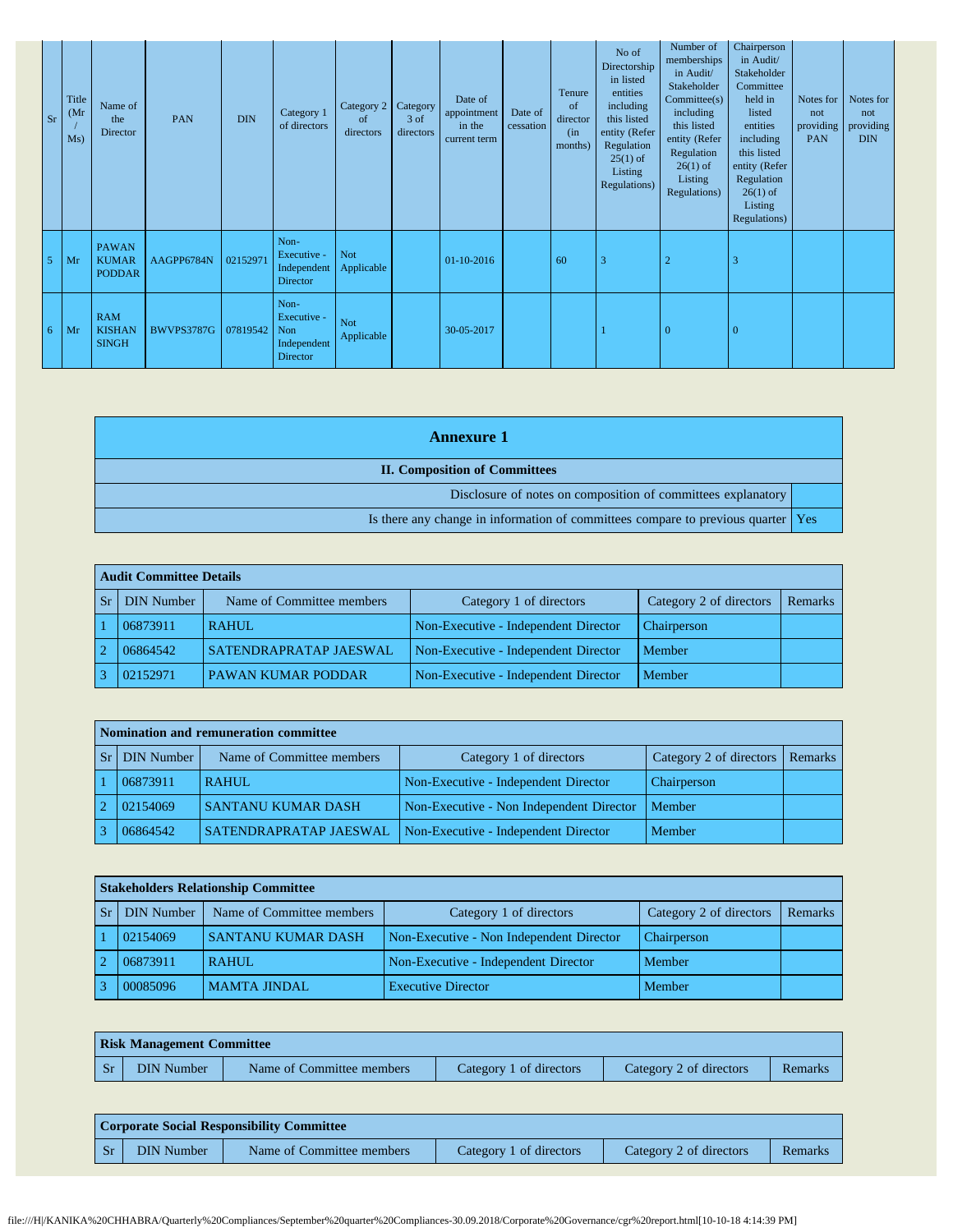## **Other Committee**

Sr DIN Number Name of Committee members Name of other committee Category 1 of directors Category 2 of directors Remarks

|                | <b>Annexure 1</b>                                                |                                                         |                                                                |  |  |  |  |  |  |  |
|----------------|------------------------------------------------------------------|---------------------------------------------------------|----------------------------------------------------------------|--|--|--|--|--|--|--|
|                | <b>Annexure 1</b>                                                |                                                         |                                                                |  |  |  |  |  |  |  |
|                | <b>III.</b> Meeting of Board of Directors                        |                                                         |                                                                |  |  |  |  |  |  |  |
|                | Disclosure of notes on meeting of board of directors explanatory |                                                         |                                                                |  |  |  |  |  |  |  |
| <b>Sr</b>      | Date(s) of meeting (if any) in the<br>previous quarter           | $Date(s)$ of meeting (if any) in the<br>current quarter | Maximum gap between any two consecutive (in<br>number of days) |  |  |  |  |  |  |  |
| $\overline{1}$ | 20-04-2018                                                       |                                                         |                                                                |  |  |  |  |  |  |  |
| $\overline{2}$ | 30-05-2018                                                       |                                                         | 39                                                             |  |  |  |  |  |  |  |
| $\overline{3}$ |                                                                  | 19-07-2018                                              | 49                                                             |  |  |  |  |  |  |  |
| $\overline{4}$ |                                                                  | 02-08-2018                                              | 13                                                             |  |  |  |  |  |  |  |
| 5              | 14-08-2018<br>11                                                 |                                                         |                                                                |  |  |  |  |  |  |  |
| 6              |                                                                  | 10-09-2018                                              | 26                                                             |  |  |  |  |  |  |  |

|                | <b>Annexure 1</b>                                |                                                                     |                                                            |                                 |                                                                     |                                                                               |                               |  |  |  |
|----------------|--------------------------------------------------|---------------------------------------------------------------------|------------------------------------------------------------|---------------------------------|---------------------------------------------------------------------|-------------------------------------------------------------------------------|-------------------------------|--|--|--|
|                | <b>IV. Meeting of Committees</b>                 |                                                                     |                                                            |                                 |                                                                     |                                                                               |                               |  |  |  |
|                |                                                  |                                                                     |                                                            |                                 |                                                                     | Disclosure of notes on meeting of committees explanatory                      |                               |  |  |  |
| <b>Sr</b>      | Name of<br>Committee                             | $Date(s)$ of meeting<br>of the committee in<br>the relevant quarter | Whether<br>requirement of<br><b>Ouorum</b> met<br>(Yes/No) | Requirement<br>of Quorum<br>met | $Date(s)$ of meeting<br>of the committee in<br>the previous quarter | Maximum gap between<br>any two consecutive<br>meetings (in number of<br>days) | Name of<br>other<br>committee |  |  |  |
| $\overline{1}$ | Audit<br>Committee                               | 14-08-2018                                                          | Yes                                                        |                                 | 30-05-2018                                                          | 75                                                                            |                               |  |  |  |
| $\overline{2}$ | Nomination<br>and<br>remuneration<br>committee   | 19-07-2018                                                          | Yes                                                        |                                 |                                                                     |                                                                               |                               |  |  |  |
| $\overline{3}$ | <b>Stakeholders</b><br>Relationship<br>Committee | 25-07-2018                                                          | Yes                                                        |                                 | 20-04-2018                                                          | 95                                                                            |                               |  |  |  |

| <b>Annexure 1</b>                    |                                                                                                           |                                  |                                                                    |
|--------------------------------------|-----------------------------------------------------------------------------------------------------------|----------------------------------|--------------------------------------------------------------------|
| <b>V. Related Party Transactions</b> |                                                                                                           |                                  |                                                                    |
| Sr                                   | Subject                                                                                                   | Compliance status<br>(Yes/No/NA) | If status is "No" details of non-<br>compliance may be given here. |
|                                      | Whether prior approval of audit committee obtained                                                        | NA.                              |                                                                    |
| $\overline{2}$                       | Whether shareholder approval obtained for material RPT                                                    | NA                               |                                                                    |
| $\overline{\mathbf{3}}$              | Whether details of RPT entered into pursuant to omnibus approval<br>have been reviewed by Audit Committee | NA                               |                                                                    |

| <b>Annexure 1</b>       |            |  |
|-------------------------|------------|--|
| <b>VI. Affirmations</b> |            |  |
|                         | Compliance |  |

file:///H|/KANIKA%20CHHABRA/Quarterly%20Compliances/September%20quarter%20Compliances-30.09.2018/Corporate%20Governance/cgr%20report.html[10-10-18 4:14:39 PM]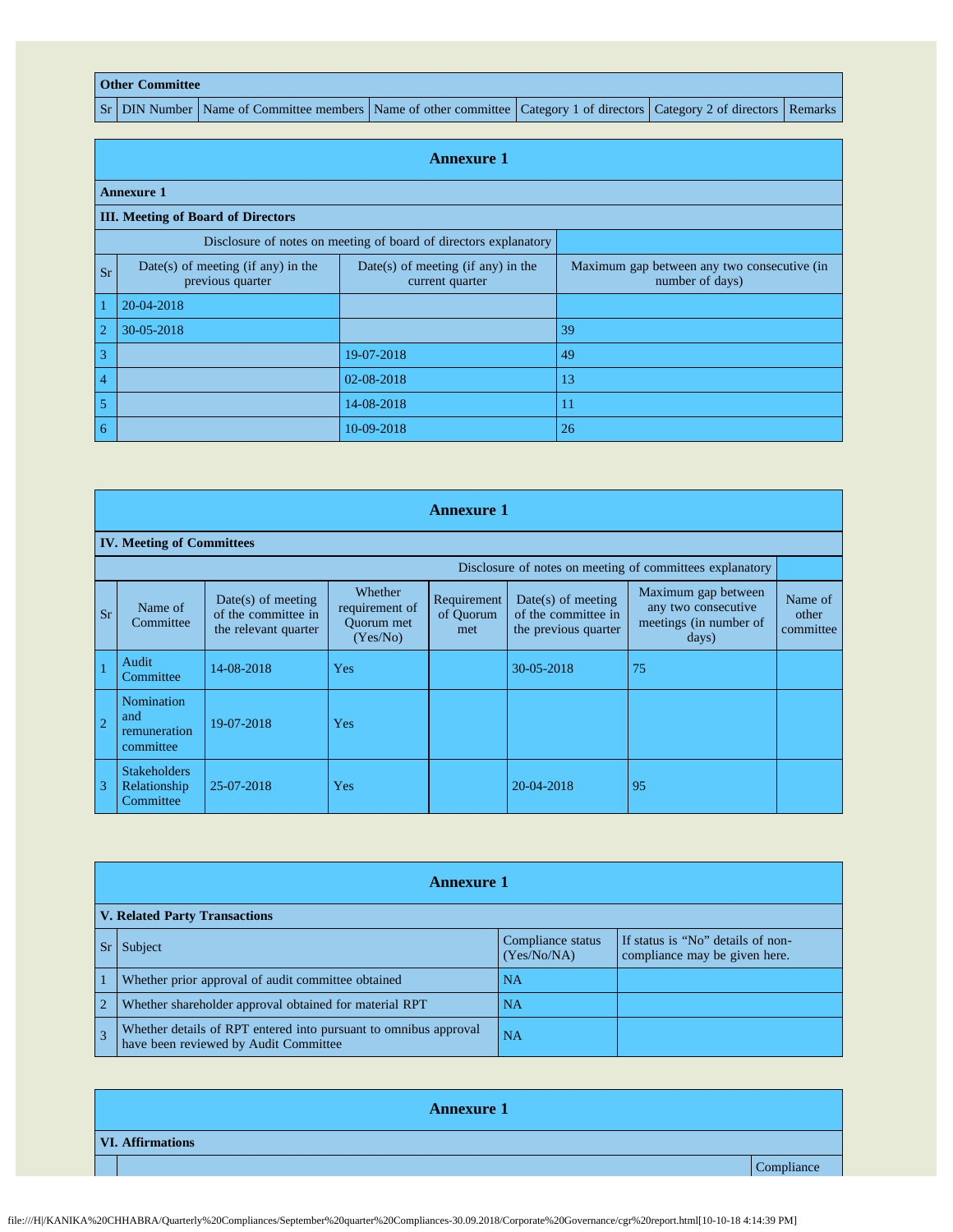| Sr             | Subject                                                                                                                                                                                                         | status<br>(Yes/No) |
|----------------|-----------------------------------------------------------------------------------------------------------------------------------------------------------------------------------------------------------------|--------------------|
| $\overline{1}$ | The composition of Board of Directors is in terms of SEBI (Listing obligations and disclosure requirements)<br>Regulations, 2015                                                                                | Yes                |
| $\overline{2}$ | The composition of the following committees is in terms of SEBI(Listing obligations and disclosure requirements)<br>Regulations, 2015 a. Audit Committee                                                        | Yes                |
| $\overline{3}$ | The composition of the following committees is in terms of SEBI(Listing obligations and disclosure requirements)<br>Regulations, 2015. b. Nomination & remuneration committee                                   | Yes                |
| $\overline{4}$ | The composition of the following committees is in terms of SEBI(Listing obligations and disclosure requirements)<br>Regulations, 2015. c. Stakeholders relationship committee                                   | Yes                |
| $\overline{5}$ | The composition of the following committees is in terms of SEBI(Listing obligations and disclosure requirements)<br>Regulations, 2015. d. Risk management committee (applicable to the top 100 listed entities) | NA                 |
| 6              | The committee members have been made aware of their powers, role and responsibilities as specified in SEBI<br>(Listing obligations and disclosure requirements) Regulations, 2015.                              | Yes                |
| $\overline{7}$ | The meetings of the board of directors and the above committees have been conducted in the manner as specified<br>in SEBI (Listing obligations and disclosure requirements) Regulations, 2015.                  | Yes                |
| $\overline{8}$ | This report and/or the report submitted in the previous quarter has been placed before Board of Directors.                                                                                                      | <b>Yes</b>         |

| <b>Annexure 1</b> |                   |                          |
|-------------------|-------------------|--------------------------|
| <b>Sr</b>         | Subject           | Compliance status        |
|                   | Name of signatory | <b>MAMTA JINDAL</b>      |
| $\overline{2}$    | Designation       | <b>Managing Director</b> |

|                                                                                                                                                             | <b>Annexure III</b>                                                                                                                                                                  |                                              |                                     |                                                                      |
|-------------------------------------------------------------------------------------------------------------------------------------------------------------|--------------------------------------------------------------------------------------------------------------------------------------------------------------------------------------|----------------------------------------------|-------------------------------------|----------------------------------------------------------------------|
| Annexure III to be submitted by listed entity at the end of 6 months after end of financial year along-with second quarter report<br>of next financial year |                                                                                                                                                                                      |                                              |                                     |                                                                      |
|                                                                                                                                                             | <b>I.</b> Affirmations                                                                                                                                                               |                                              |                                     |                                                                      |
| <b>Sr</b>                                                                                                                                                   | Broad heading                                                                                                                                                                        | Regulation<br><b>Number</b>                  | Compliance<br>status<br>(Yes/No/NA) | If status is "No" details<br>of non-compliance may<br>be given here. |
|                                                                                                                                                             | Copy of the annual report including balance sheet, profit and loss<br>account, directors report, corporate governance report, business<br>responsibility report displayed on website | 46(2)                                        | <b>Yes</b>                          |                                                                      |
| $\overline{c}$                                                                                                                                              | Presence of Chairperson of Audit Committee at the Annual General<br>Meeting                                                                                                          | 18(1)(d)                                     | <b>Yes</b>                          |                                                                      |
| 3                                                                                                                                                           | Presence of Chairperson of the nomination and remuneration committee<br>at the annual general meeting                                                                                | 19(3)                                        | <b>Yes</b>                          |                                                                      |
| $\overline{4}$                                                                                                                                              | Whether "Corporate Governance Report" disclosed in Annual Report                                                                                                                     | $34(3)$ read<br>with para C of<br>Schedule V | Yes                                 |                                                                      |

|    | <b>Annexure III</b> |                          |  |
|----|---------------------|--------------------------|--|
| -1 | Name of signatory   | <b>MAMTA JINDAL</b>      |  |
| 2  | Designation         | <b>Managing Director</b> |  |

| <b>Signatory Details</b> |                          |  |
|--------------------------|--------------------------|--|
| Name of signatory        | <b>MAMTA JINDAL</b>      |  |
| Designation of person    | <b>Managing Director</b> |  |
| Place                    | <b>NEW DELHI</b>         |  |
| Date                     | 10-10-2018               |  |